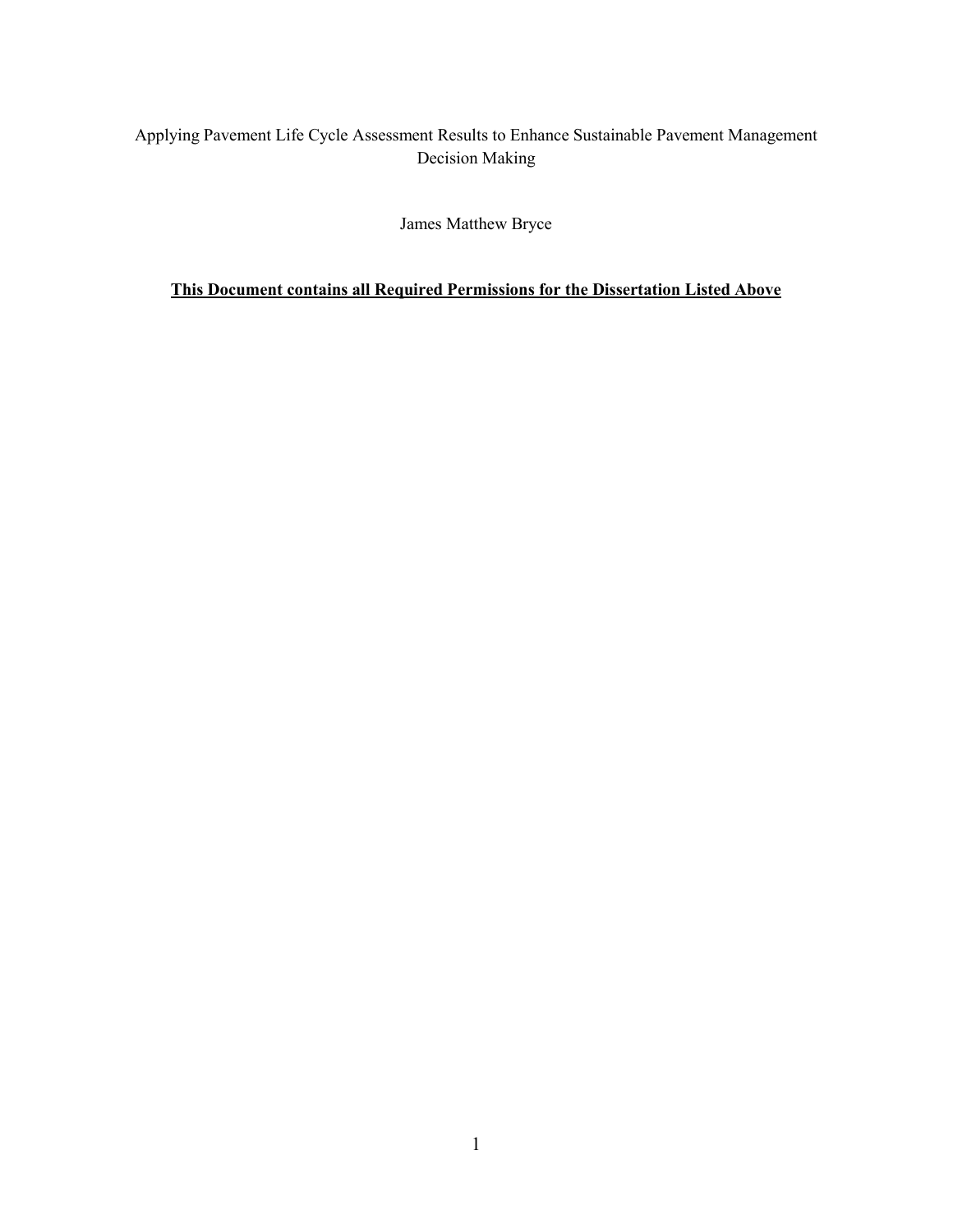# **Approval For from the Virginia Tech Institutional Review Board for the Data Gathered and Presented in Chapter 6**

| VirginiaTech                                                                       | <b>Office of Research Compilance</b><br><b>Institutational Review Board</b><br>North End Center, Suite 4120, Virginia Tech<br>300 Turner Street NW<br>Blacksburg, Virginia 24061<br>540/231-4606 Fax 540/231-0959<br>email irb@vt.edu                                                                                                                                                                                                                                                                                                                                                        |
|------------------------------------------------------------------------------------|----------------------------------------------------------------------------------------------------------------------------------------------------------------------------------------------------------------------------------------------------------------------------------------------------------------------------------------------------------------------------------------------------------------------------------------------------------------------------------------------------------------------------------------------------------------------------------------------|
| <b>MEMORANDUM</b>                                                                  | website http://www.irb.vt.edu                                                                                                                                                                                                                                                                                                                                                                                                                                                                                                                                                                |
| DATE:                                                                              | March 10, 2014                                                                                                                                                                                                                                                                                                                                                                                                                                                                                                                                                                               |
| TO:                                                                                | Gerardo W Flintsch, James Matthew Bryce                                                                                                                                                                                                                                                                                                                                                                                                                                                                                                                                                      |
| <b>FROM:</b>                                                                       | Virginia Tech Institutional Review Board (FWA00000572, expires April 25, 2018)                                                                                                                                                                                                                                                                                                                                                                                                                                                                                                               |
| <b>PROTOCOL TITLE:</b>                                                             | Applying Pavement Life Cycle Assessment Result to Enhance Sustainable<br><b>Pavement Management Decision Making</b>                                                                                                                                                                                                                                                                                                                                                                                                                                                                          |
| <b>IRB NUMBER:</b>                                                                 | 14-303                                                                                                                                                                                                                                                                                                                                                                                                                                                                                                                                                                                       |
|                                                                                    | Effective March 10, 2014, the Virginia Tech Institution Review Board (IRB) Administrator, Carmen T<br>Papenfuss, approved the New Application request for the above-mentioned research protocol.                                                                                                                                                                                                                                                                                                                                                                                             |
| protocol and supporting documents.                                                 | This approval provides permission to begin the human subject activities outlined in the IRB-approved                                                                                                                                                                                                                                                                                                                                                                                                                                                                                         |
| http://www.irb.vt.edu/pages/responsibilities.htm                                   | Plans to deviate from the approved protocol and/or supporting documents must be submitted to the<br>IRB as an amendment request and approved by the IRB prior to the implementation of any changes,<br>regardless of how minor, except where necessary to eliminate apparent immediate hazards to the<br>subjects. Report within 5 business days to the IRB any injuries or other unanticipated or adverse<br>events involving risks or harms to human research subjects or others.<br>All investigators (listed above) are required to comply with the researcher requirements outlined at: |
|                                                                                    | (Please review responsibilities before the commencement of your research.)                                                                                                                                                                                                                                                                                                                                                                                                                                                                                                                   |
| <b>PROTOCOL INFORMATION:</b>                                                       |                                                                                                                                                                                                                                                                                                                                                                                                                                                                                                                                                                                              |
| Approved As:<br><b>Protocol Approval Date:</b><br><b>Protocol Expiration Date:</b> | Exempt, under 45 CFR 46.110 category(ies) 2<br><b>March 10, 2014</b><br>N/A                                                                                                                                                                                                                                                                                                                                                                                                                                                                                                                  |
| Continuing Review Due Date*:                                                       | N/A<br>*Date a Continuing Review application is due to the IRB office if human subject activities covered<br>under this protocol, including data analysis, are to continue beyond the Protocol Expiration Date.                                                                                                                                                                                                                                                                                                                                                                              |
|                                                                                    | <b>FEDERALLY FUNDED RESEARCH REQUIREMENTS:</b>                                                                                                                                                                                                                                                                                                                                                                                                                                                                                                                                               |
|                                                                                    | Per federal regulations, 45 CFR 46.103(f), the IRB is required to compare all federally funded grant<br>proposals/work statements to the IRB protocol(s) which cover the human research activities included<br>in the proposal / work statement before funds are released. Note that this requirement does not apply<br>to Exempt and Interim IRB protocols, or grants for which VT is not the primary awardee.                                                                                                                                                                              |
|                                                                                    | The table on the following page indicates whether grant proposals are related to this IRB protocol, and<br>which of the listed proposals, if any, have been compared to this IRB protocol, if required.                                                                                                                                                                                                                                                                                                                                                                                      |
|                                                                                    | - Invent the Future                                                                                                                                                                                                                                                                                                                                                                                                                                                                                                                                                                          |
|                                                                                    | VIRGINIA POLYTECHNIC INSTITUTE AND STATE UNIVERSITY                                                                                                                                                                                                                                                                                                                                                                                                                                                                                                                                          |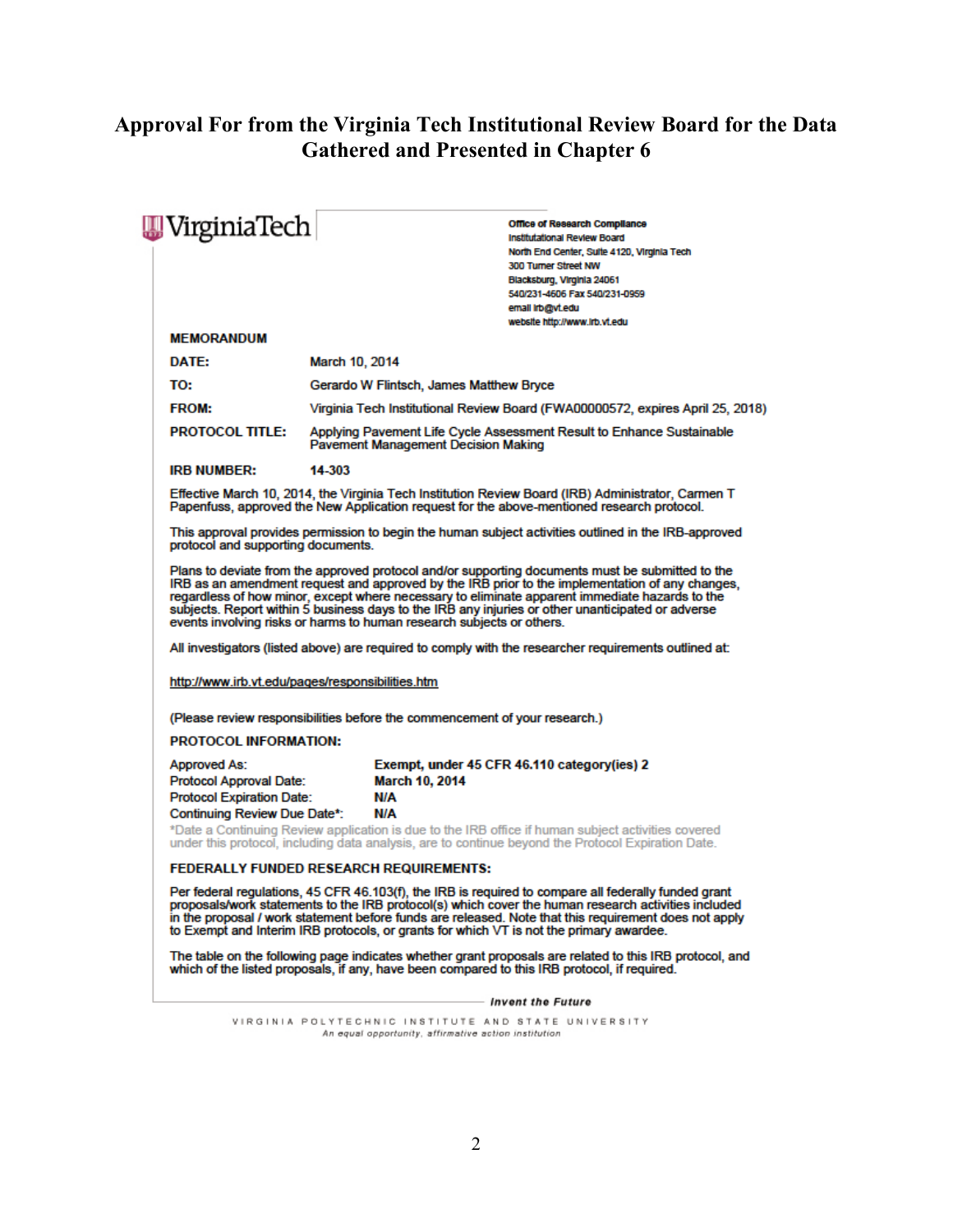# Permission to Reproduce the Paper: Probabilistic Lifecycle Assessment as a **Network-Level Evaluation Tool for the Use and Maintenance Phases of Pavements**



James Bryce <jamesbrycece@gmail.com>

#### **Permission to Reproduce Work**

Barber, Phyllis <PBARBER@nas.edu> To: James Bryce <jmbp54@vt.edu>

Wed, May 14, 2014 at 2:14 PM

Dear Mr. Bryce:

The Transportation Research Board grants permission to use your paper, "Probabilistic Lifecycle Assessment as a Network-Level Evaluation Tool for the Use and Maintenance Phases of Pavements." in your dissertation, as identified in your request of May 13, 2014, subject to the following conditions:

> 1. Please cite the paper as presented at the 93<sup>rd</sup> Annual Meeting of the Transportation Research Board, January 2014, Washington, D.C., and accepted for publication in the 2014 series of the Transportation Research Record: Journal of the Transportation Research Board (forthcomina).

2. Please acknowledge that the material from your paper is reproduced with permission of the Transportation Research Board.

3. None of this material may be presented to imply endorsement by TRB of a product, method, practice, or policy.

Every success with your dissertation. Please let me know if you have any questions.

Sincerelv.

Javy Awan

**Director of Publications** 

**Transportation Research Board** 

**Phyllis Barber**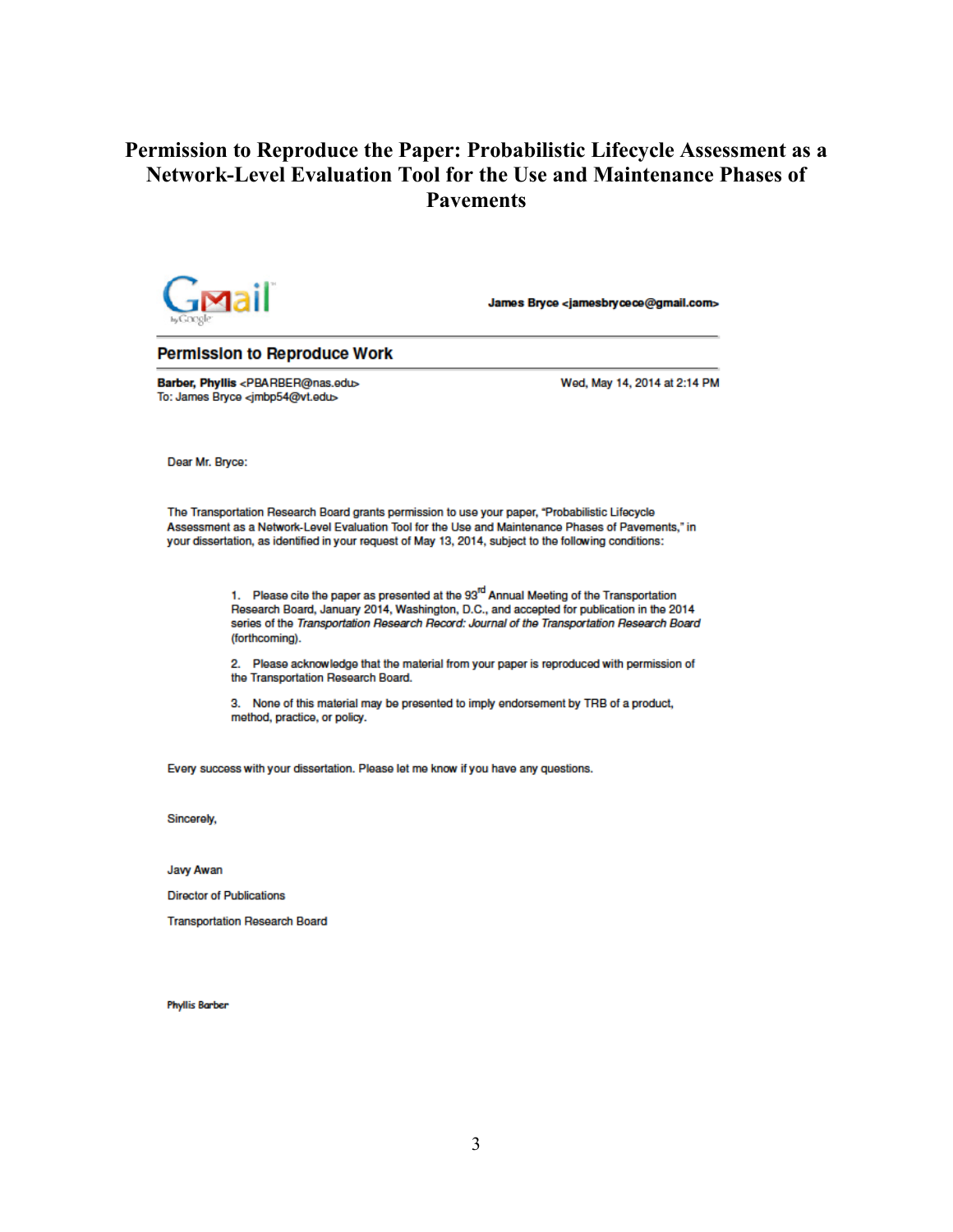# **Permission to Reproduce the Paper: A Life Cycle Assessment of Recycling and Conventional Pavement Construction and Maintenance Practices**

#### **Permissions of this was obtained via the authors rights at the Taylor and Francis Publishing Group's Website<sup>1</sup>**

## *Moral rights*

Similarly, you expressly reserve and assert your right to be identified as the Author of the Article, such right arising under section 77 of the Copyright, Designs and Patents Act 1988, and all your other moral rights arising under the Act and, so far as is legally possible, any broadly equivalent rights you may have in any territory of the world.

## *Retained rights*

In assigning Taylor & Francis or the journal proprietor copyright, or granting an exclusive license to publish, you retain:

- the right to share on a non-commercial basis with colleagues in print or digital format your "Author's Original Manuscript" (i.e., the unpublished version of the article created by you prior to peer review; formerly a "preprint");
- the right to post your Accepted Manuscript (AM) on your **departmental or personal website** at any point after publication of your article. You must insert a link from your posted Accepted Manuscript to the published article on the publisher site with the following text:

"This is an Accepted Manuscript of an article published in [*JOURNAL TITLE*] on [date of publication], available online: http://www.tandfonline.com/[Article DOI]."

For example: "This is an Accepted Manuscript of an article published by Taylor & Francis Group in *Africa Review* on 17/04/2014, available online:

http://www.tandfonline.com/10.1080/12345678.1234.123456". (Using a real DOI will form a link to the Version of Record on www.tandfonline.com/.)

You may not post the final version of the article as published by us (the Version of Record) to any site, unless it has been published as open access on our website. Embargoes apply (see below for applicable embargo periods) if you are posting the AM

to an institutional or subject repository.

 the right to retain on a non-commercial basis your Author's Original Manuscript version of the article as specified above following publication in the journal with the acknowledgment below: "This is an Author's Original Manuscript of an article published by Taylor & Francis Group in [*JOURNAL TITLE*] on [date of publication], available online: http://www.tandfonline.com/[Article DOI]."

For example: "This is an Author's Original Manuscript of an article published by Taylor & Francis Group in *Africa Review* on 17/04/2014, available online: http://www.tandfonline.com/10.1080/12345678.1234.123456". (Using a real DOI will form a link to the Version of Record on www.tandfonline.com/.)

 $\overline{a}$ <sup>1</sup> From[: http://journalauthors.tandf.co.uk/copyright/assignmentAndYourRights.asp#link1,](http://journalauthors.tandf.co.uk/copyright/assignmentAndYourRights.asp#link1) Accessed May 15, 2014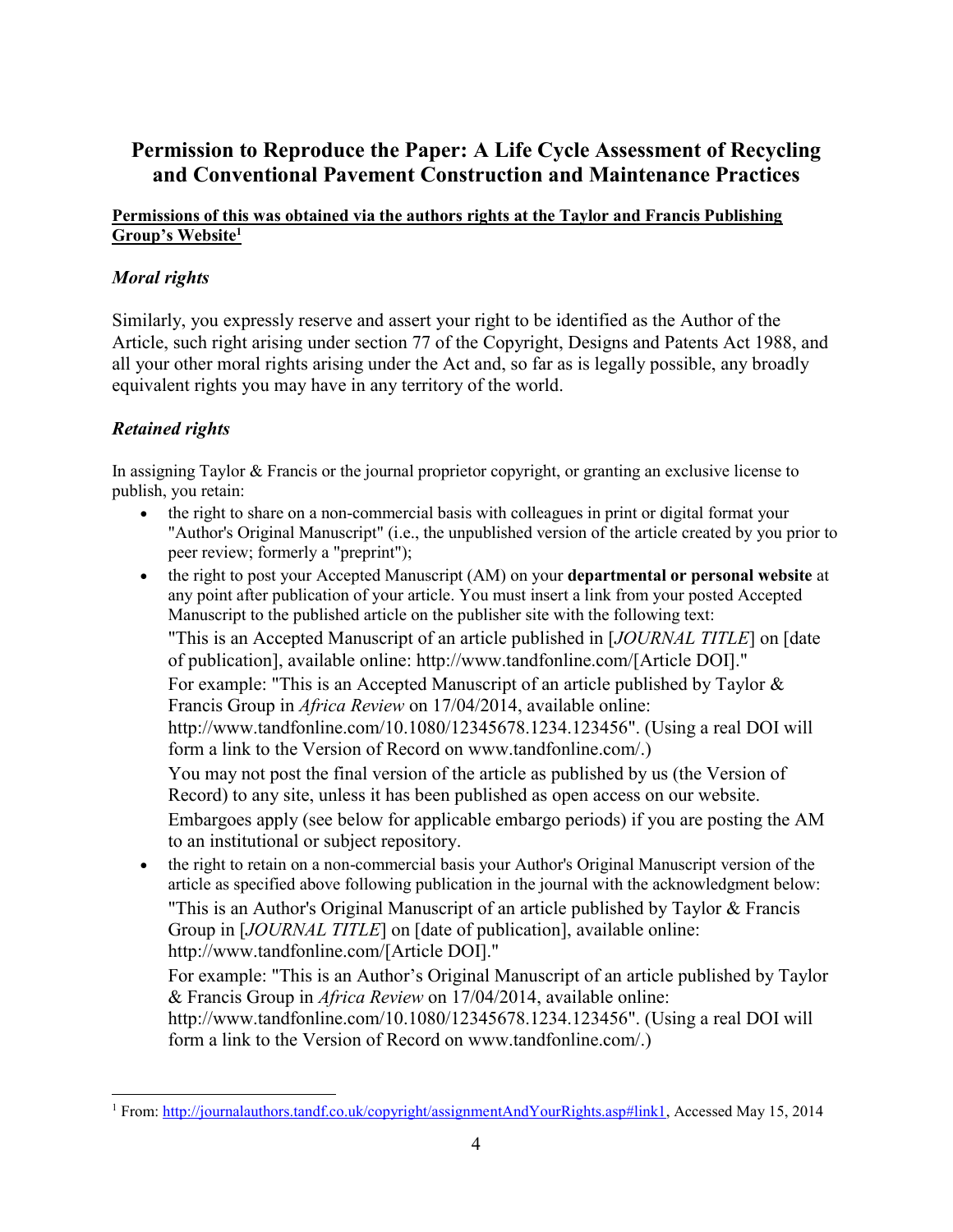• the right to post on a non-commercial basis your "Accepted Manuscript" (i.e., your manuscript in the form accepted for publication, revised after peer review; formerly a "postprint"), as a digital file on your own website for personal or professional use, or on your institution's network or intranet or website, or in a subject repository that does not offer content for commercial sale or for any systematic external distribution by a third party, provided that you do not use the PDF version of the article prepared by us and that you include any amendments or deletions or warnings relating to the article issued or published by us; in compliance with the embargo periods detailed below; and only with this acknowledgement:

"This is an Accepted Manuscript of an article published by Taylor & Francis Group in [*JOURNAL TITLE*] on [date of publication], available online at: http://www.tandfonline.com/[Article DOI]."

As noted above, as part of our Author Services program, Taylor & Francis will deposit the Accepted Manuscript in any designated institutional repository with which Taylor & Francis has a Deposit Agreement, including PubMedCentral (PMC).

Taylor & Francis mandates public access to the final version of your manuscript twelve (12) months after the publication of the Version of Scholarly Record in science, engineering, behavioral science, and medicine; and eighteen (18) months after first publication for arts, social science, and humanities journals, in digital or print form.

- the right to share with colleagues on a non-commercial basis copies of an article in its published form as supplied by Taylor  $&$  Francis as a digital eprint or printed reprint;
- the right to make printed copies of all or part of an article on a non-commercial basis for use by you for lecture or classroom purposes provided that such copies are not offered for sale or distributed in any systematic way, and provided that acknowledgment to prior publication in the journal is made explicit;
- the right to facilitate the distribution of the article on a non-commercial basis if the article has been produced within the scope of your employment, so that your employer may use all or part of the article internally within the institution or company provided that acknowledgment to prior publication in the journal is made explicit;
- **the right to include an article in a thesis or dissertation that is not to be published commercially, provided that acknowledgment to prior publication in the journal is made explicit;**
- the right to present an article at a meeting or conference and to distribute printed copies of the article to the delegates attending the meeting provided that this is not for commercial purposes and provided that acknowledgment to prior publication in the journal is made explicit;
- the right to use the article in its published form in whole or in part without revision or modification in personal compilations [in print or digital form] or other publications of your own articles, provided that acknowledgment to prior publication in the journal is made explicit;
- the right to expand an article into book-length form for publication provided that acknowledgment to prior publication in the journal is made explicit.

If you wish to use your article in a way which is not covered by the above license, please contact the Taylor & Francis Permissions Team:permissionrequest@tandf.co.uk